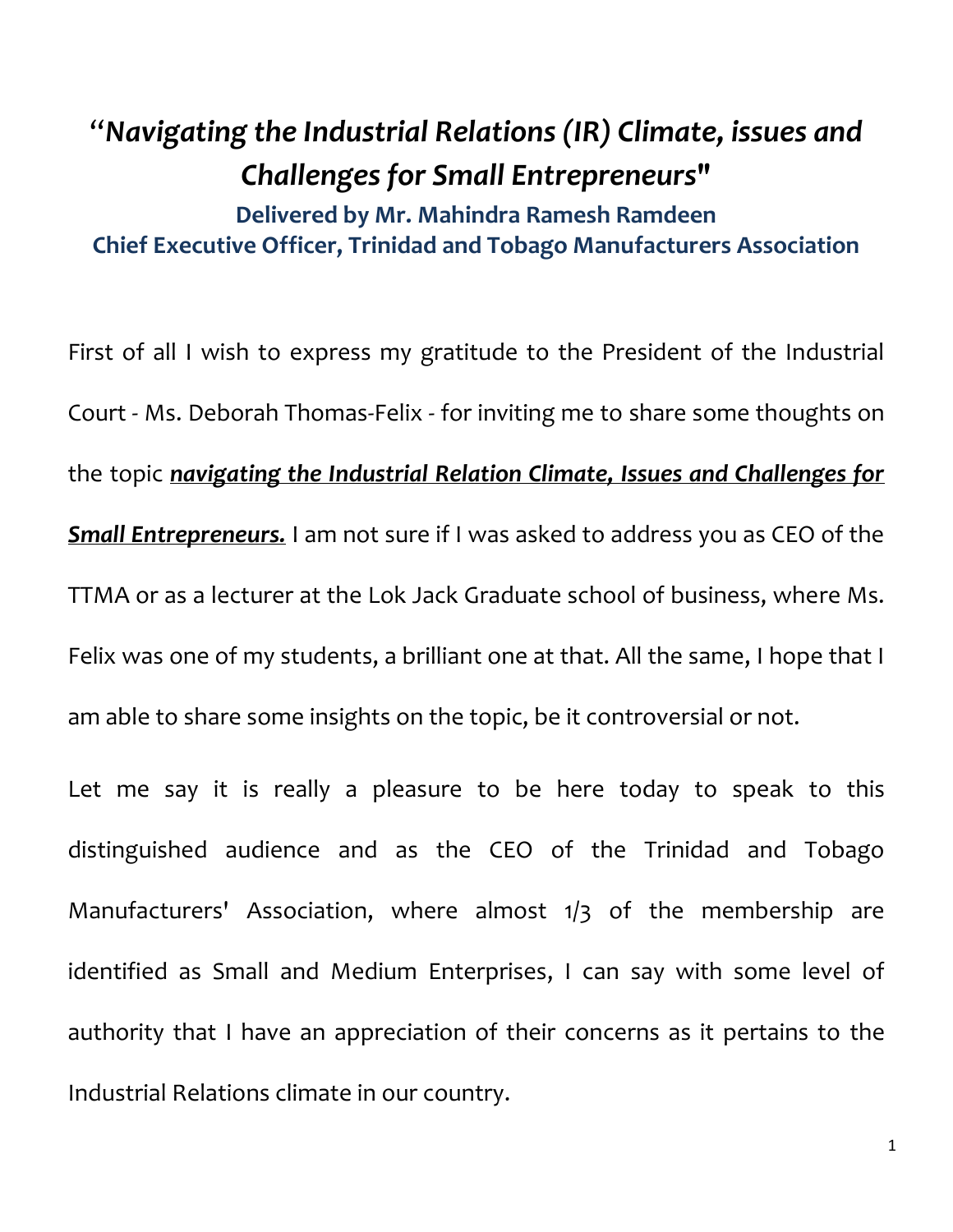When I was asked to speak to this audience, on this topic, I had to do some hard research, since there is a paucity of data on the SME sector in Trinidad and Tobago on this particular issue. Thus, I wish to state that some of the data I am referencing is based on normative means and I am not speaking on behalf of the association, I am speaking as a researcher of the issue based on my interaction with some of the SMEs in T&T.

With that said, industrial relation issues have become very important to the business environment in T&T and the world at large within recent times, for it is seen as having a major impact in developing an enabling economic and working environment. Thus, my presentation will look at the impact of globalisation on industrial relations for SMEs in Trinidad and Tobago; Challenges they face and how they are seeking to cope with the outcome.

With globalization, workplace practices are under a constant state of flux. And today, more emphasis is placed on creating facilities for training in labour law and industrial relations such as negotiation, wage determination, dispute prevention and settlement.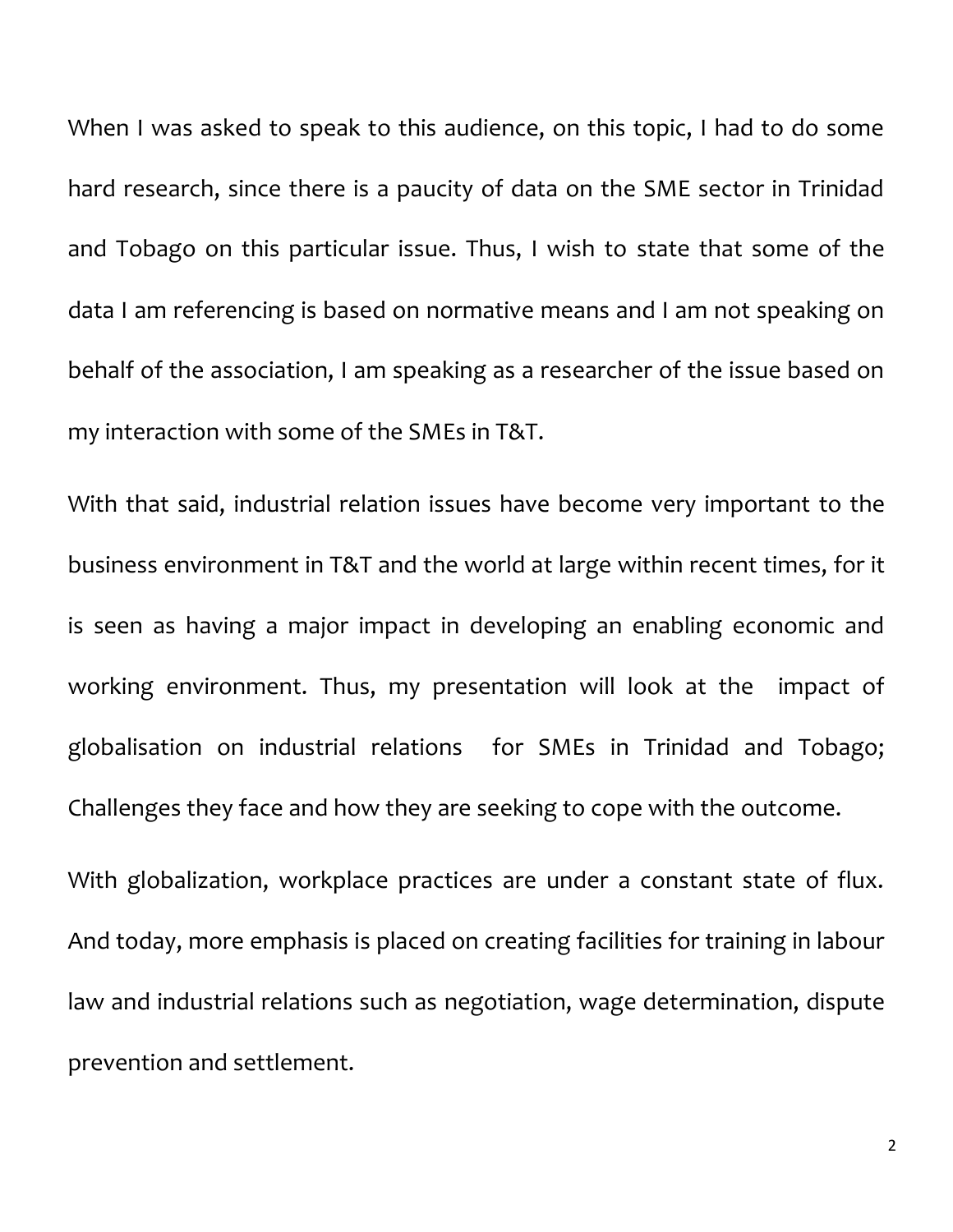L&G, good industrial relations, which is essential in order to ensure healthy and sustainable working lives, have assumed an important role in the context of globalization. As such, employers in every country need to identify what aspects of industrial relations are relevant to them and determine how training could be delivered. Today, there is no organization that prospers without a sound industrial relation that can boosts work performance. The reason I say that is because it speaks to building relationships between workers and employers. It is seen as a hallmark of a fair and decent society where there are decent pay and working conditions, a meaningful and secure job and a safe working environment. All important ingredients to both the employer and employee and the society as a whole.

Ladies and Gentlemen of this distinguished gathering, I am not going to define for you what is Industrial Relations; many of the speakers this morning would have done that. What I am here to tell you is that more than ever today, globalization is emphasising the importance of IR to industrialization and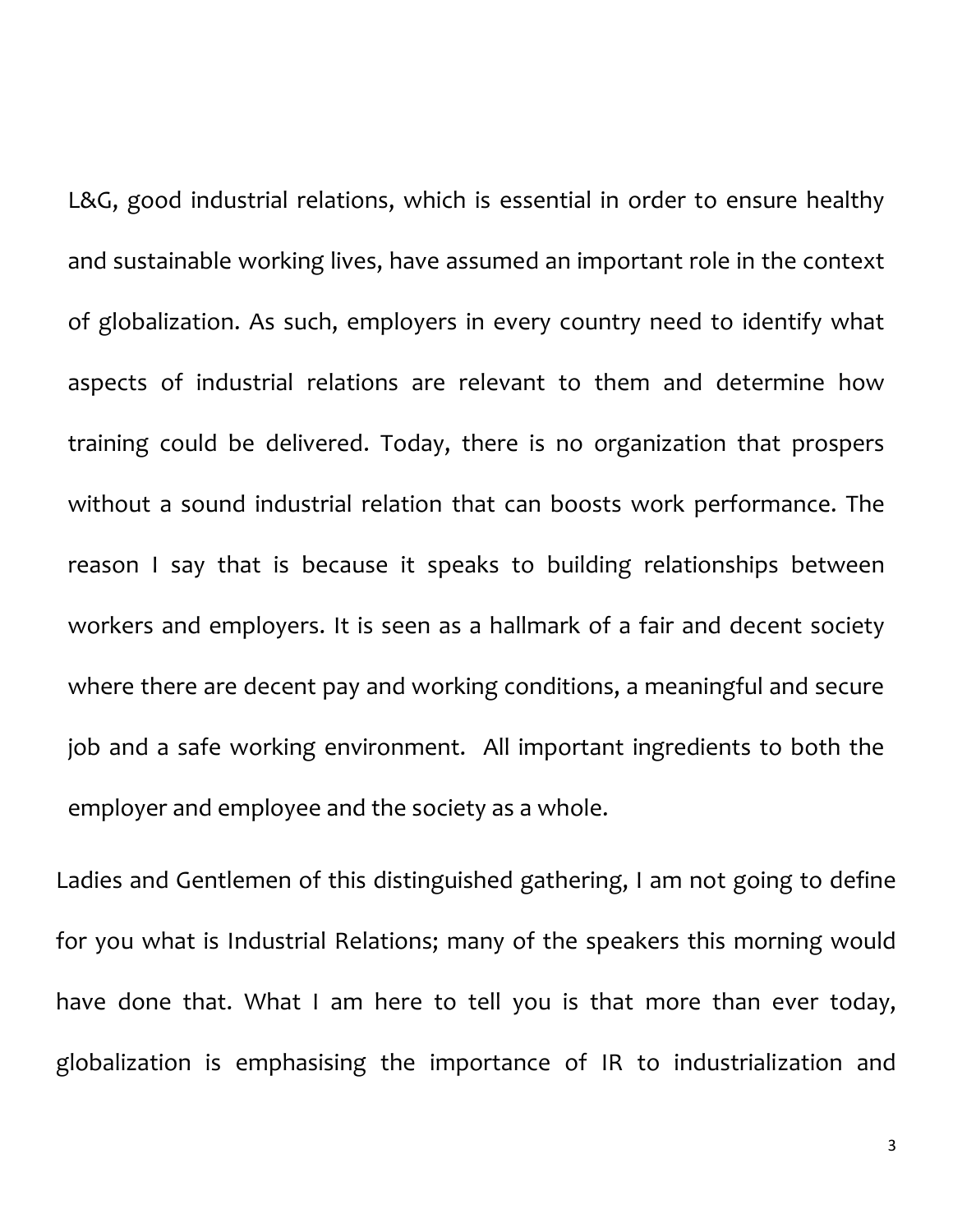economic development. It is creating new challenges for governments and the social partners. We have seen the struggles of countries such as Greece, Spain, Portugal and Ireland. We have seen reports of the difficulties experienced in the United States of America with regards to industrial relations.

However, while there are challenges on the global front with respect to IR, it has also brought with it a number of strategic opportunities. I firmly believe if parties can take advantage of these opportunities, enterprises and workers will be better position allowing for T&T to experience strong economic growth and development.

Due to globalisation, enterprise now faces challenges, which require the organisation to build new capabilities. This innovation has created opportunities for the industrial relations professionals to play a leadership role in assisting organisations to meet the competitive challenges. With the rapid expansion of the global markets, the industrial relations professionals must think globally and transform same to meet local needs. Today, they must be more literate in the ways international customers are handling commerce and competition than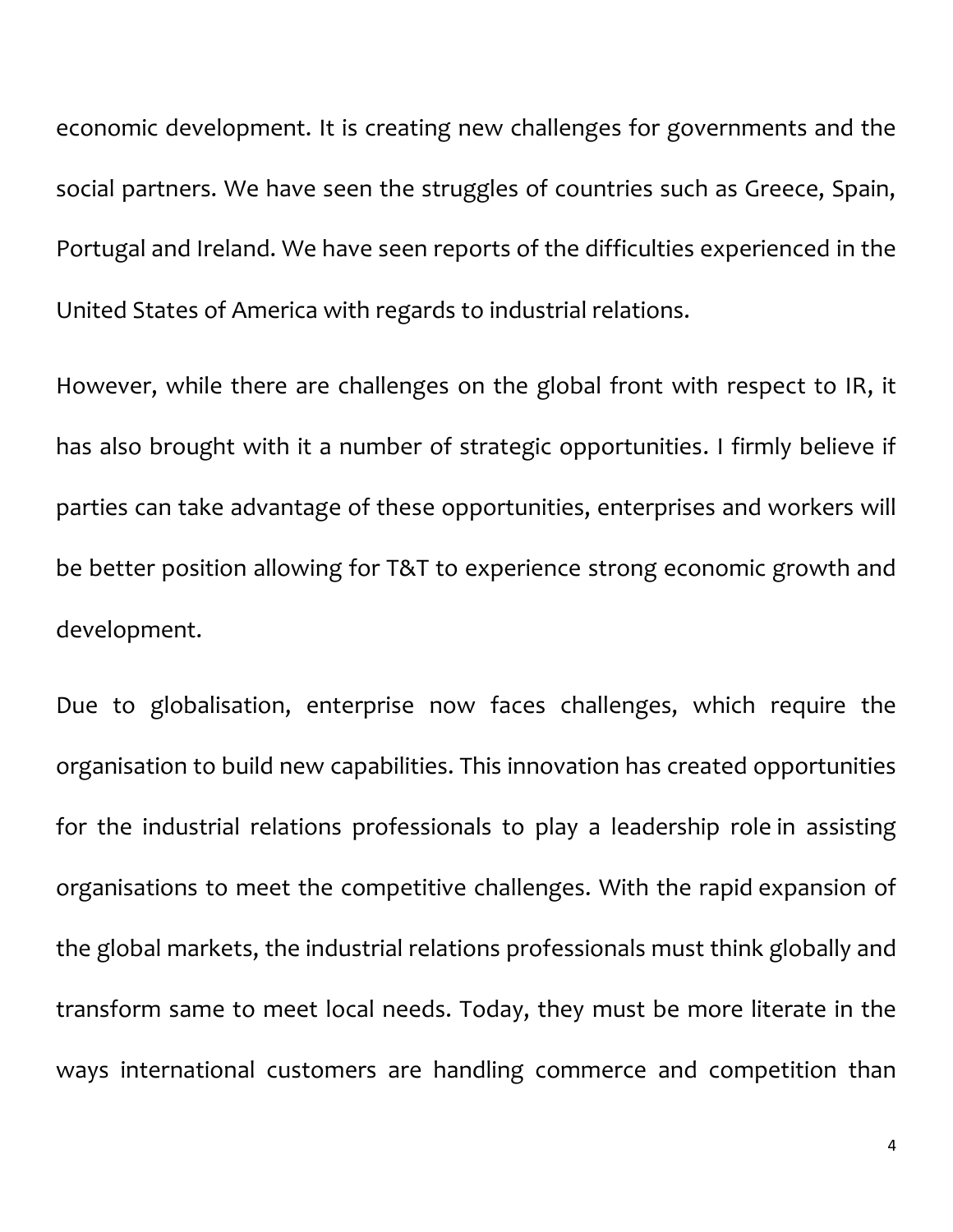ever before. Globalization has given concern for processes and competencies, more emphasis on customer/client satisfaction, increased education and enlightenment of workers amongst others.

I should also mention that I have found that Globalisation is making it difficult for organisations to shape employee relations policies solely in terms of a national or sub-national government jurisdiction as some international pressure groups can exert a lot pressure on governments to regulate some areas of employment. And we can see a plethora of examples emanating from the developed countries of the world.

Today, in Trinidad and Tobago, industrial relations is constantly an issue. The country continues to face increasing frequency of strikes, work stoppages and other industrial action related to negotiations for new collective agreements. This is having a spiral effect for the SMEs in Trinidad and Tobago. There is a cost associated with such activities, and such a cost erodes the competitiveness of the business community in the country.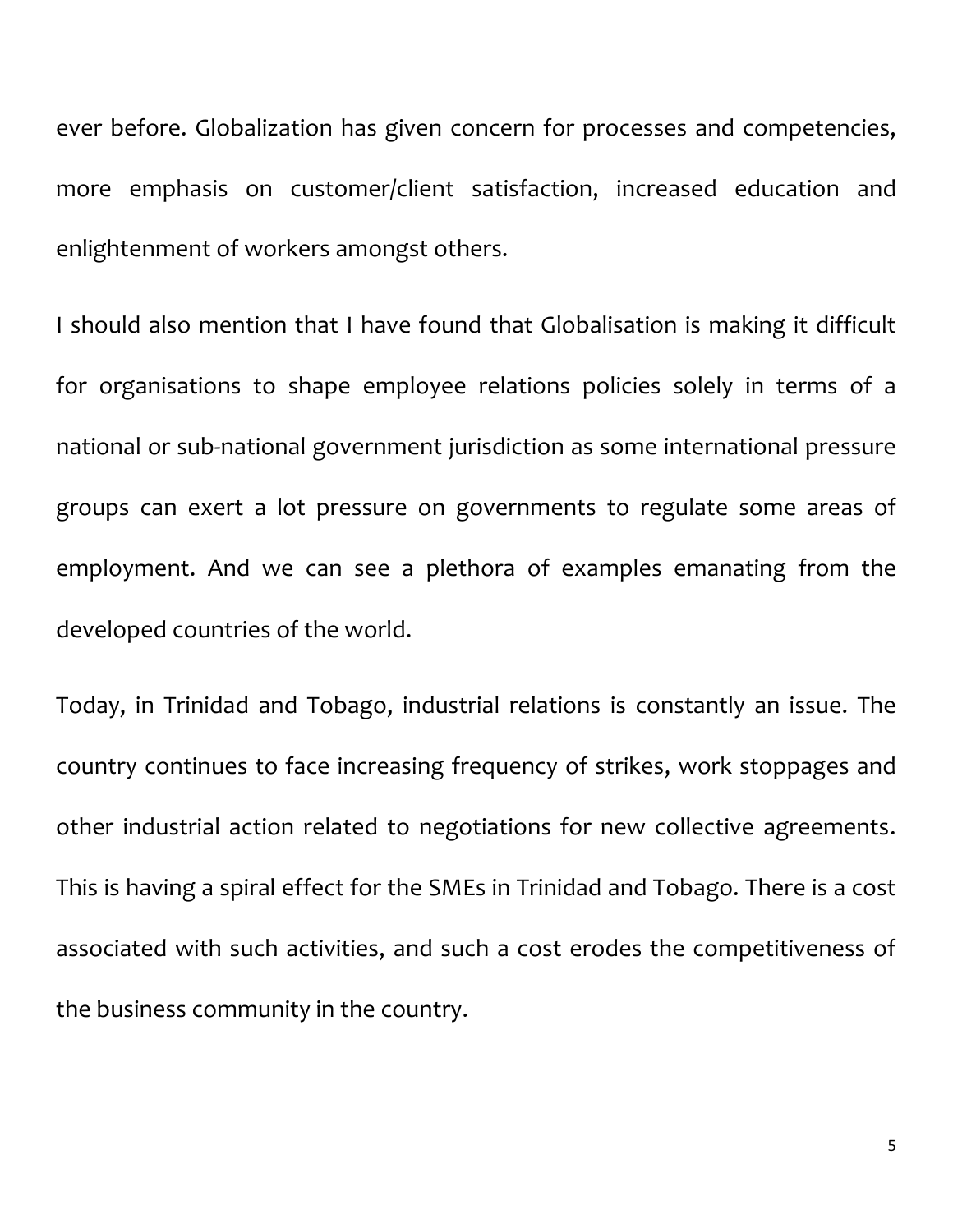The World Economic Forum has ranked T&T 83 out of 144 countries in relation to competitiveness. At the same time Barbados is 39 points higher than us. Why is this the case? Well the three main problems of doing business in T&T are identified as Crime; Inefficiency and poor work ethic. Today I am going to concentrate my talks on poor work ethic. This is primarily responsible for issues arising between employers and employees resulting in industrial relation actions. I quote the President of the Industrial Relations court who indicated that work stoppages are bad for the country. It goes without saying that industrial action in any form and by anyone can lead to disruptions, losses in production and ultimately adverse long-term economic consequences. Businesses in T&T cannot continue to bear the cost of Industrial actions and I am not advocating there should not be a framework for standing up of workers' right, but the increase regularity of disruptions that are occurring in the working environment of our country is not ideal for our sustained economic growth. The time has come for the key stakeholders to address the issue, allowing for minimal disruptions in the working environment. I reiterate disruptions of the working environment benefits no one, especially the SMEs of the country that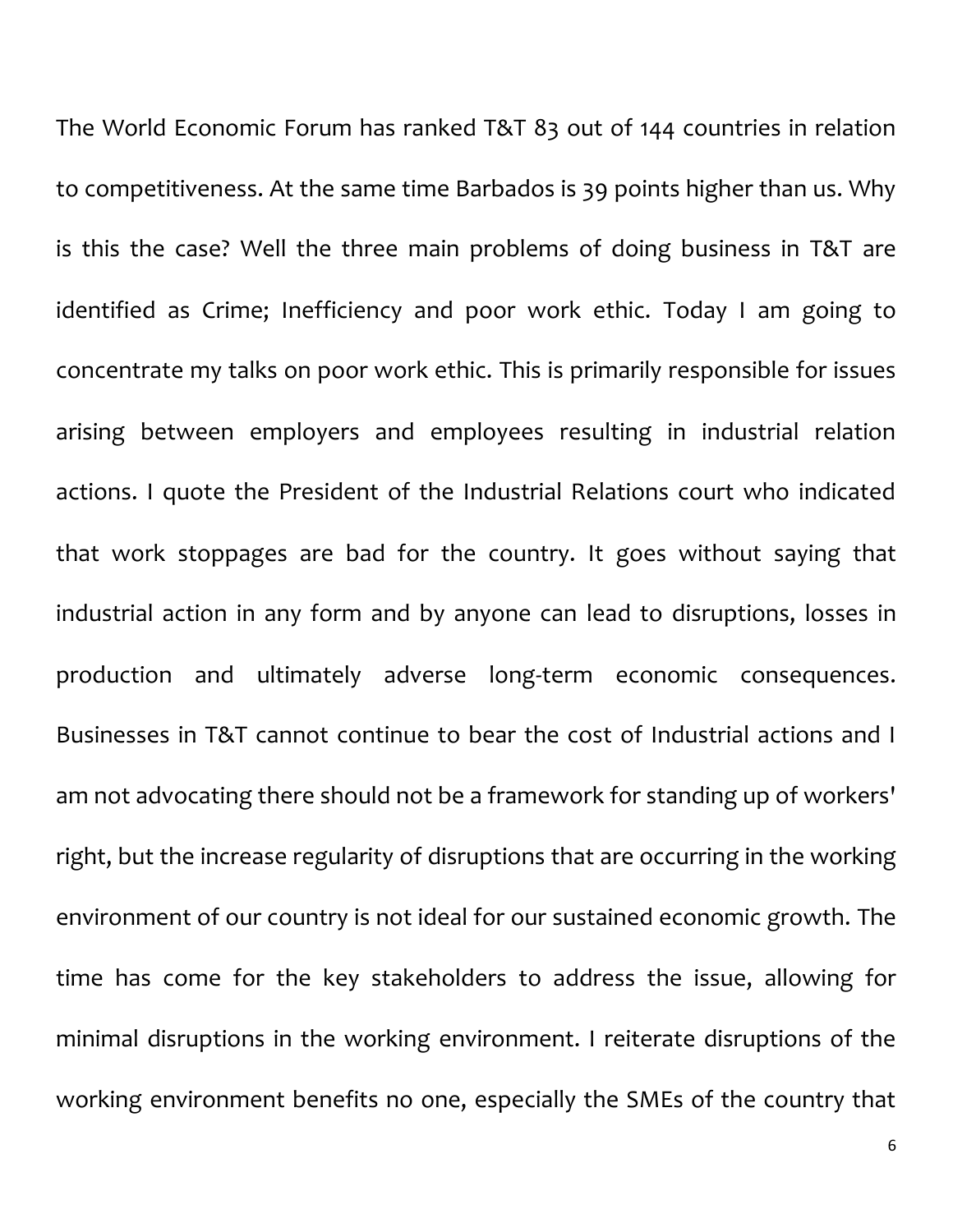cannot cope with unwarranted increases in the cost of production because of industrial actions.

My research has revealed that in Trinidad and Tobago, there are about 18,000 SMEs, employing approximately 200,000 persons or close to 35 per cent of the workforce and contributing near to 20 per cent of the gross domestic product. The SME is an important pillar for economic survival and growth in Trinidad and Tobago. The Central Statistical Office (CSO) defines a small enterprise as having 6-25 employees, assets of TT\$250,000 to TT\$1.5 million and annual sales between TT\$250,000 to TT\$5million and estimates that SMEs represent over 85% of all registered businesses in Trinidad and Tobago.

L&G SMEs continue to provide a key service to the country and its workers. They offer their workers a range of fringe benefits including health insurance, transport allowance and maternity leave. They build capacity particularly in manufacturing and services areas. In manufacturing, more than 40% of the firms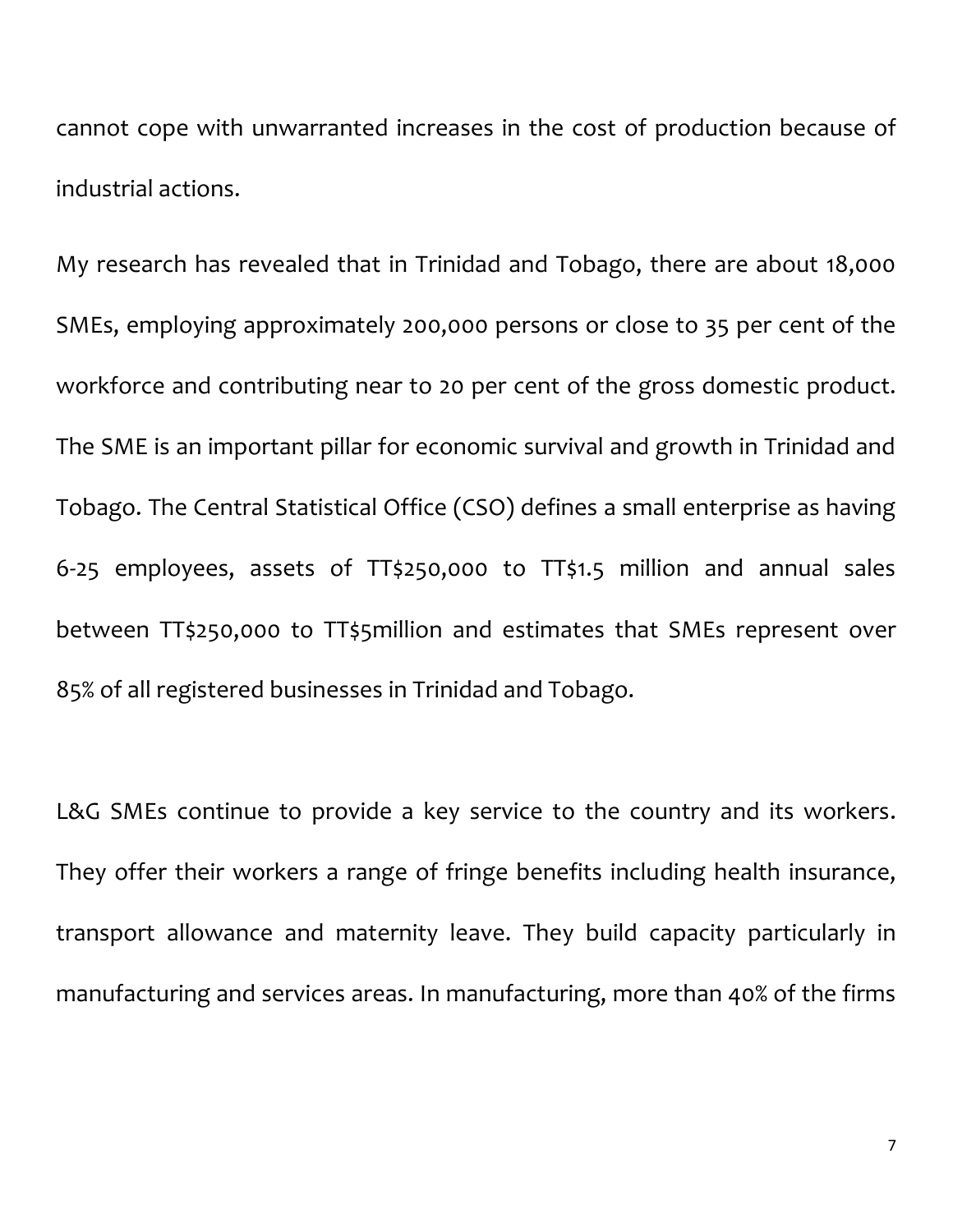provide training in either more general, technical or specific production skills to their employees.

Industrial relations actions creates a challenge for SMEs to survive in the existing global environment. Information gathered have revealed that small entrepreneurs have reported that there is a slant in the decisions (taken by the Industrial Court) favouring employees and this is fuelling an unproductive and inefficient workforce. The resulting effect is that T&T SMEs are likely to become more uncompetitive on the global market. I quote a manufacturer who indicated to me that one of the biggest problem of doing business in T&T is not technology, rules or government, it has to do with work ethics. Poor work ethics continues to create problems in building our competitiveness. And with poor work ethic, as indicated above, this is one of the main ingredients for Industrial Relations issues rearing its ugly head.

Another area of concern expressed to me is that the SMEs are unable to discipline for wrong doings. Stealing, non-performance and poor attendance resulting in dismissals are viewed by Industrial Relations courts as "harsh and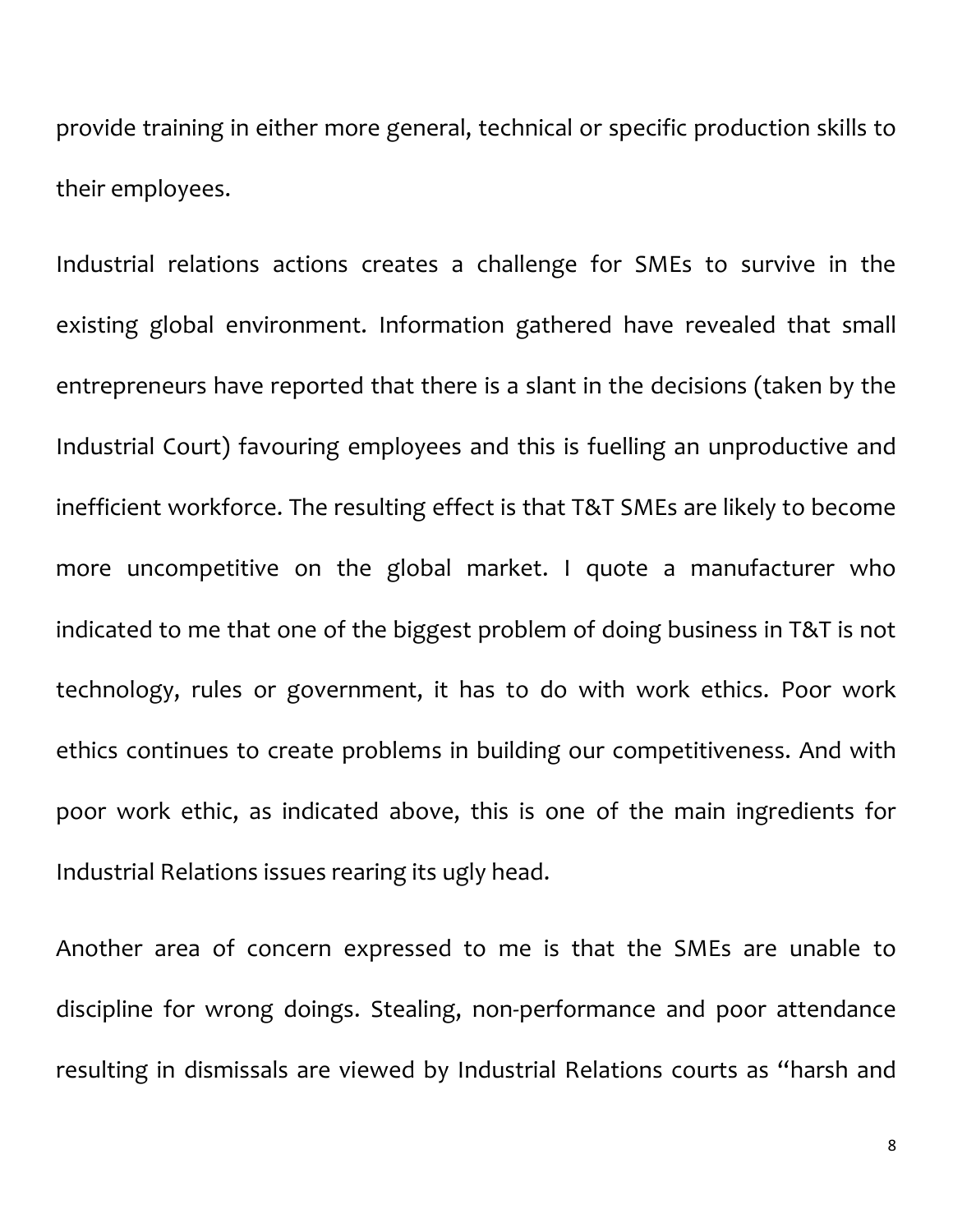oppressive". Now I am not here to argue the rights and wrongs of this particular situation, what I would say is perceptively it appears that the industrial relations climate in Trinidad and Tobago seems to create an environment that is not conducive to building the labour force to compete in a truly global arena.

I know I am being a bit out there with these issues, however, I am reporting the facts as reported to me as CEO of the TTMA; I am further advised that some Entrepreneurs are reluctant to get into business, or expand operations due to HR issues and poor work ethics in the country. This results in employers issuing "Contract work" instead of permanent status resulting in higher turnover. Now what this means for employees who as a result do not enjoy job stability, pension and health plans? Are we going down a slippery slope?

Even more controversial is the fact that this continued labour crisis, and I use the term loosely, is forcing employers to seek foreign labour i.e. Chinese, Guyanese and African labour because these workers stay away from local HR industrial relations. Is this the environment we want to create in T&T?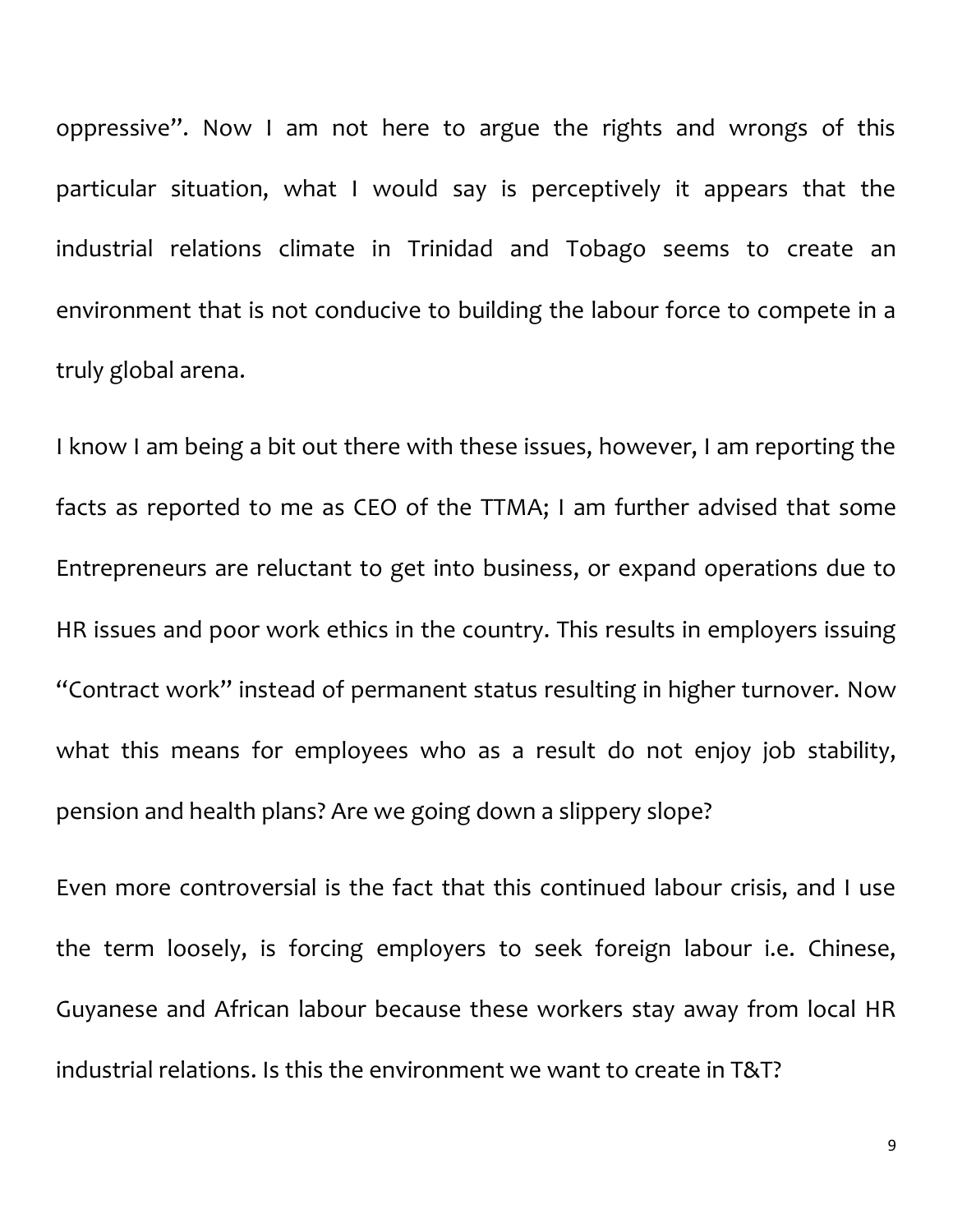Distinguished ladies and gentlemen, we need to seek to address this problem frontally. Too often there has been a failure by successive governments to ensure local labour laws conforms to international labour standards. In my mind, those in authority have failed to pursue genuine tripartite processes with the social partners allowing for the development of a framework that will take all parties' concerns on board and thus create an environment that is conducive toward productivity and growth of the individual, company and ultimately country.

In Trinidad and Tobago we need a framework that considers timeliness in the processing of industrial relations matters. As representative of the manufacturing sector, we don't want a framework that speaks to an overdependence by employers on the settlement-of-differences procedure where there are violations of the collective agreement.

Today I am calling for the Labour Code that was promised to the nation since 1972. I firmly believe that such a labour code will bring fairness and justice for employees and employers alike. It will also allow employers to have confidence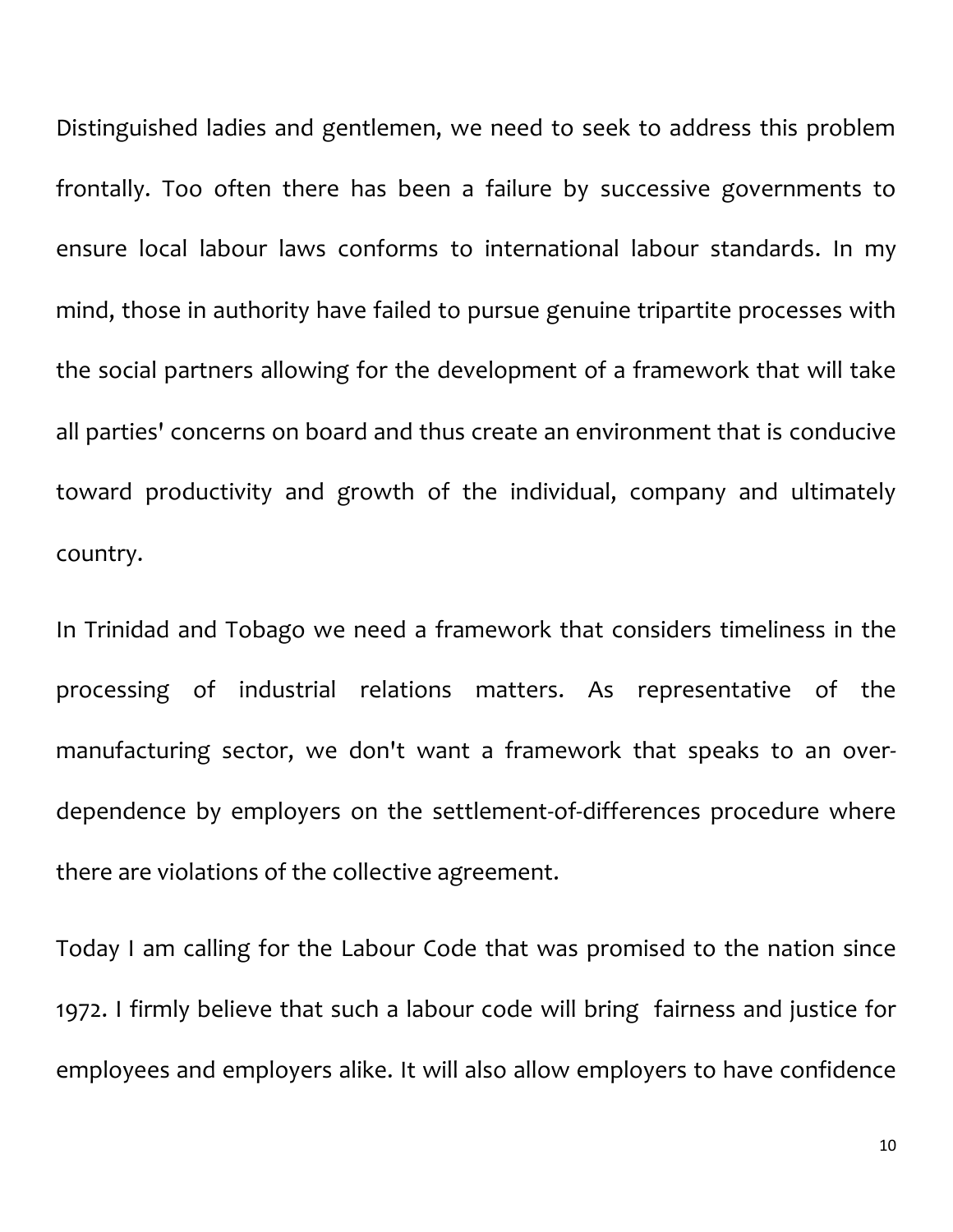in the system as such they will no longer seek to avoid Industrial Relations due to - whether it is perception or real - assuming it will not rule in their favour, thus resulting in settling outside of IR courts.

It is clear that what our industrial relations system needs now is a modernized legal framework which is relevant to changes in working life, modern human resource management practices and technological advancement, which supports economic stability and measured growth. We need to ask - How are we to reduce the disruption caused by strikes whilst maintaining our international competitiveness? and How are we to ensure that the views of the majority of workers - that is - the non-unionized workers are heard? I reiterate that there is need for the government to pursue tripartite processes with the social partners. I do applaud the Government for the reintroduction of the Industrial Relations Advisory Committee which is helping to address reforms on the legislations to the Industrial Relations Act, but work is required for input from several stakeholders.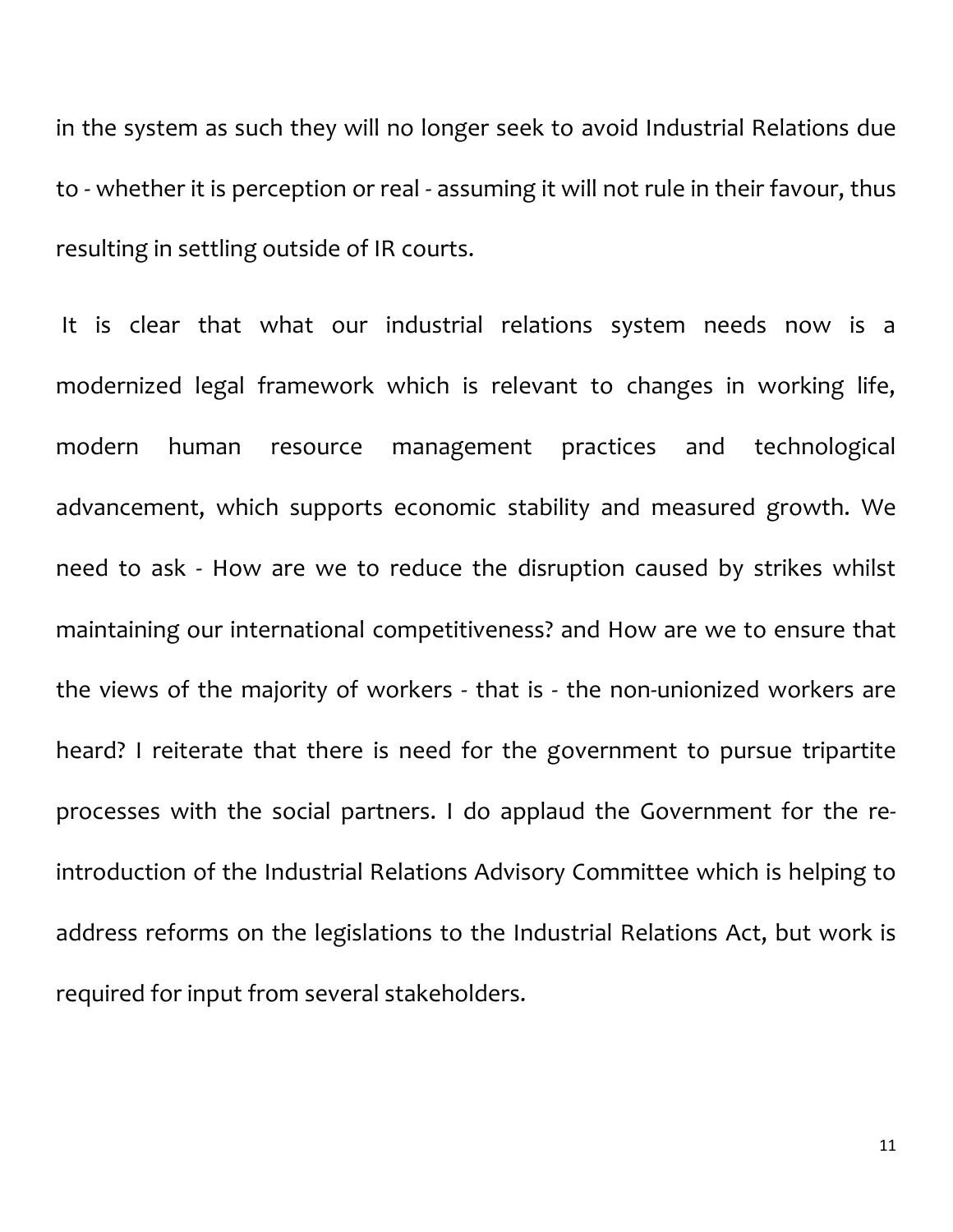I conclude by stating that IR and Union systems need to be designed to facilitate healthy, progressive, productive and innovative working conditions for BOTH employer and employee because one cannot exist without the other. Until a progressive system is designed to balance the needs of both, the true entrepreneurs will find ways to still prosper - especially as the global boundaries disappear. It is in the interest of the local labour that the IR and Unions recognize that some 'tough love' (not abusive love) to the employee (when required) is much needed in correcting the poor work ethic of local labour. At the same time, I also encourage employers, as the force driving economic changes, and their organizations to take the initiative to develop a reform agenda, which can deliver these benefits. This will require a strategy directed to improving employment relations which seeks changes in attitudes and behaviour in the workplace and addresses the key issues of skills development, compensation, work organization and flexibility, and cross-cultural management. Also it is imperative the employers take cognisance to the needs of their employees, which means taking an interest in them and acting in their